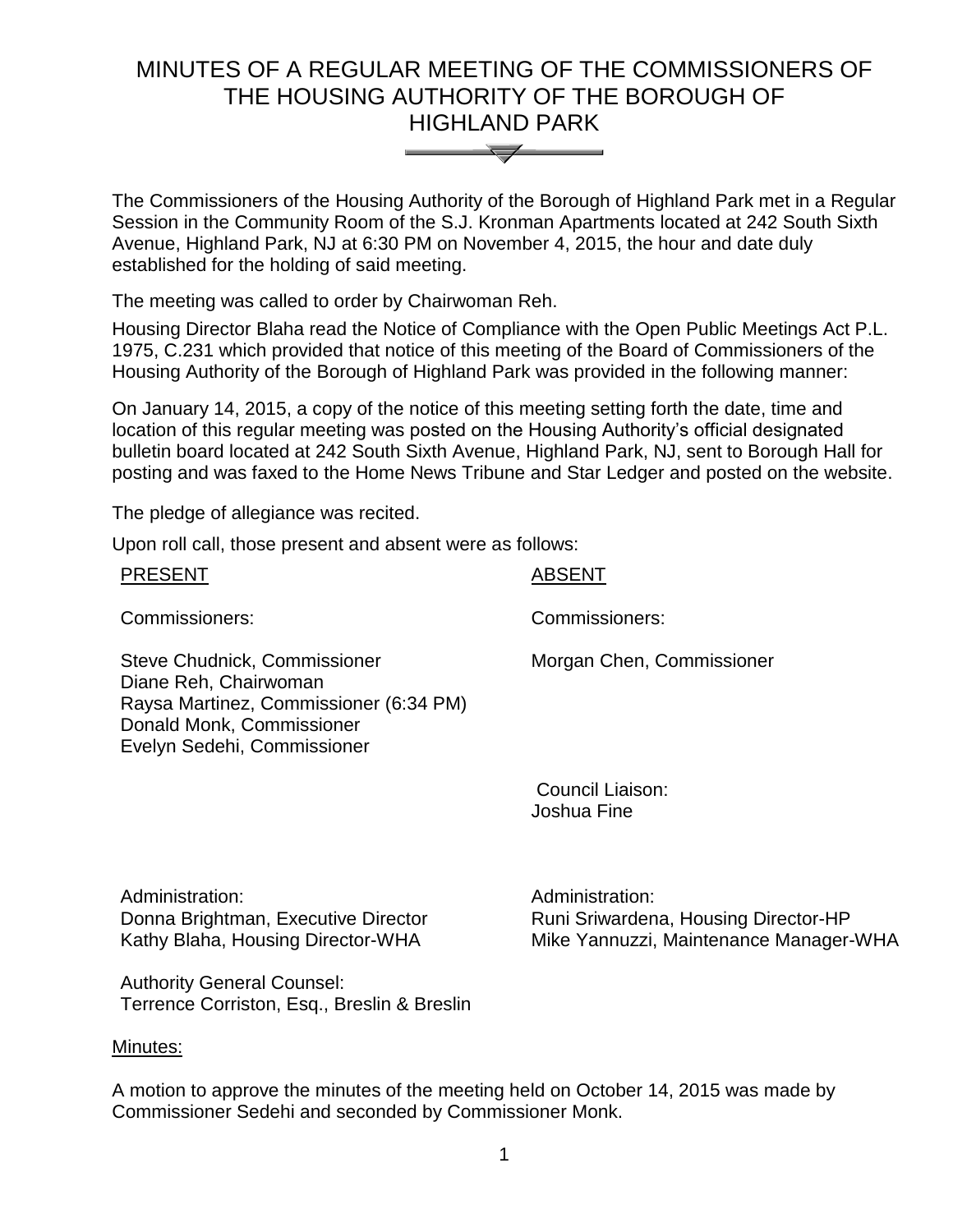| <b>ROLL CALL:</b> | Chen Chudnick Martinez Monk Reh Sedehi |  |
|-------------------|----------------------------------------|--|
| AYES:             | Monk Reh Sedehi                        |  |
| NAYS:             | <b>None</b>                            |  |
| Abstain:          | Chudnick                               |  |
| Absent:           | Chen                                   |  |

Motion not approved.

At this time, Commissioner Martinez arrived and the minutes were voted on again.

A motion to approve the minutes of the meeting held on October 14, 2015 was made by Commissioner Sedehi and seconded by Commissioner Monk.

| ROLL CALL: | Chen Chudnick Martinez Monk Reh Sedehi |
|------------|----------------------------------------|
| AYES:      | Martinez Monk Reh Sedehi               |
| NAYS:      | <b>None</b>                            |
| Abstain:   | Chudnick                               |
| Absent:    | Chen                                   |

The Chair thereupon declared said motion approved.

## Public Comment:

M.P. stated that the new pull cords were installed today and they are not below the old ones.

Chairwoman Reh stated that Housing Manager Sriwardena is having a meeting on Friday to discuss this matter and to raise your concern at that forum.

M.P. asked about the new windows.

Executive Director Brightman stated that we do not have them yet, maybe in the late spring.

Raymond Jones, Apt. #1B, wanted to know how the commissioners became Board members.

Chairwoman Reh replied that they are appointed.

Commissioner Sedehi stated that she was appointed by the Governor and the others by the Mayor and Council.

Mr. Jones stated that after the meeting, I am going to ask all of you who appointed you and the dates that you are appointed for.

## Communications:

Chairwoman Reh noted:

- Donald Monk's appointment
- Letter from the Fire Marshall correcting the violations
- Several members commented on the thoroughness of the snow removal employee handout.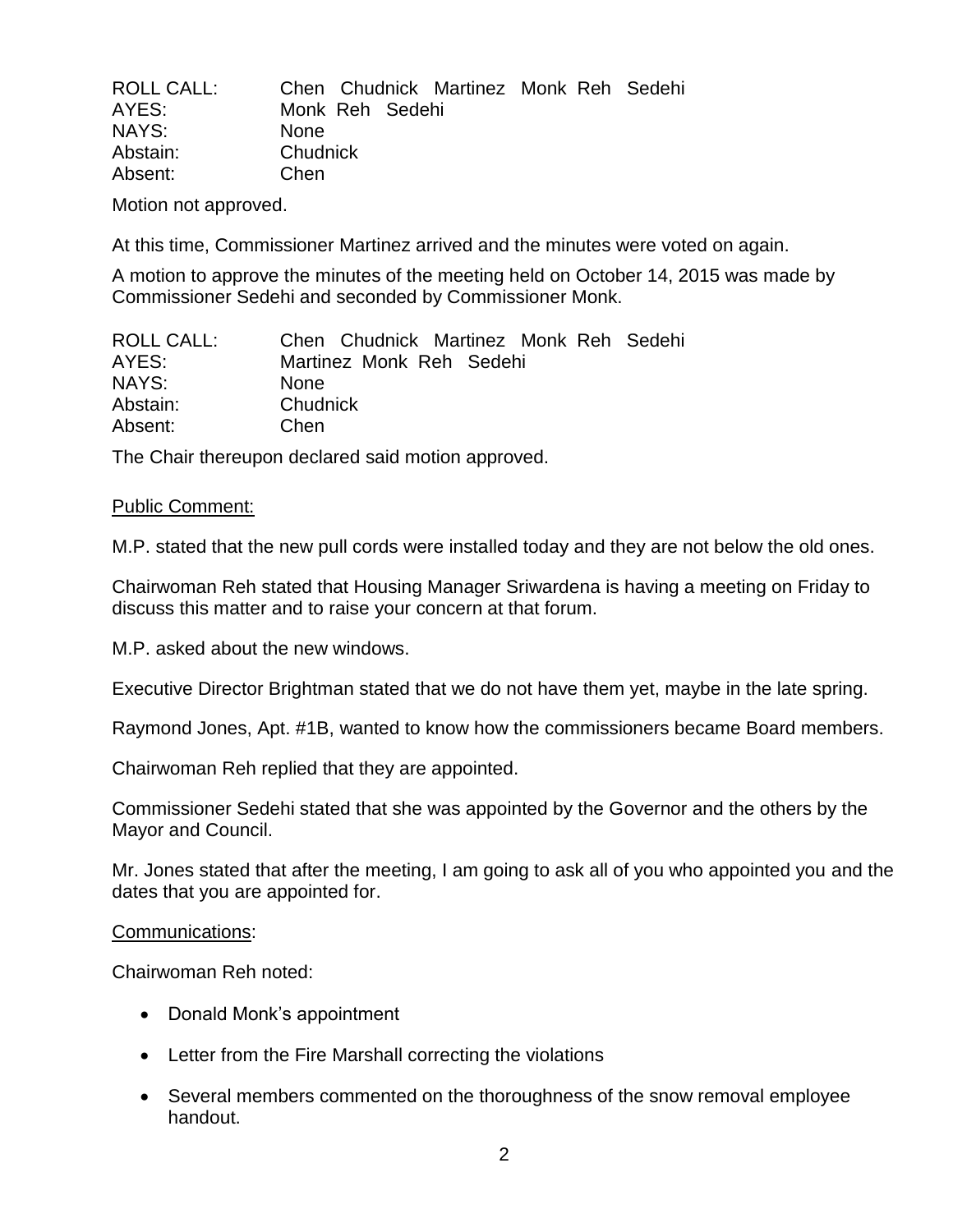Chairwoman Reh stated that while we are on this subject the Executive Director wanted to discuss snow removal.

Executive Director Brightman stated that she would like to try removing the snow with the staff as opposed to using the Borough's shared service agreement. She mentioned that she feels that she would have more control over the tenants regarding the cleaning of the parking lots. Last year the Borough plowed the three lots and the staff cleared the sidewalks.

Commissioner Sedehi noted that the Borough also used to do the landscaping but we switched to a private landscaper and she is pleased with the results.

Commissioner Monk asked who removes the snow for Section 8 tenants.

Executive Director Brightman stated that snow removal would be governed by the tenants' lease. She stated that with the Board's consensus tonight, she would notify the Borough not to plow the lots.

 Chairwoman Reh stated that due to Amanda Thomas' resignation we need a Vice President.

Commissioner Sedehi nominated Steve Chudnick and Commissioner Martinez second the motion and Commissioner Chudnick accepted.

Counsel Corriston asked if there were any other nominations and hearing none the following roll call took place:

| ROLL CALL: | Chen Chudnick Martinez Monk Reh Sedehi |
|------------|----------------------------------------|
| AYES:      | Chudnick Martinez Monk Reh Sedehi      |
| NAYS:      | <b>None</b>                            |
| Abstain:   | <b>None</b>                            |
| Absent:    | Chen                                   |

Chairwoman Reh stated that new committees need to be assigned as well. She stated that she will email them to each member for their preference and appoint at the next meeting.

# Executive Director Brightman's report:

Executive Director Brightman stated that three RFP's are due in November and asked how the Board wanted to handle the rating.

Chairwoman Reh suggested that the Board review them.

Commissioner Chen should handle the roof A/E and Phase I.

Commissioner Chudnick said he would handle the review of the tax credit attorney.

Commissioner Monk asked if there was anything else that needed to be done for RAD.

Executive Director Brightman answered no, we have a consultant, and we need the attorney and Phase I completed. NJHMFA will hire the appraiser.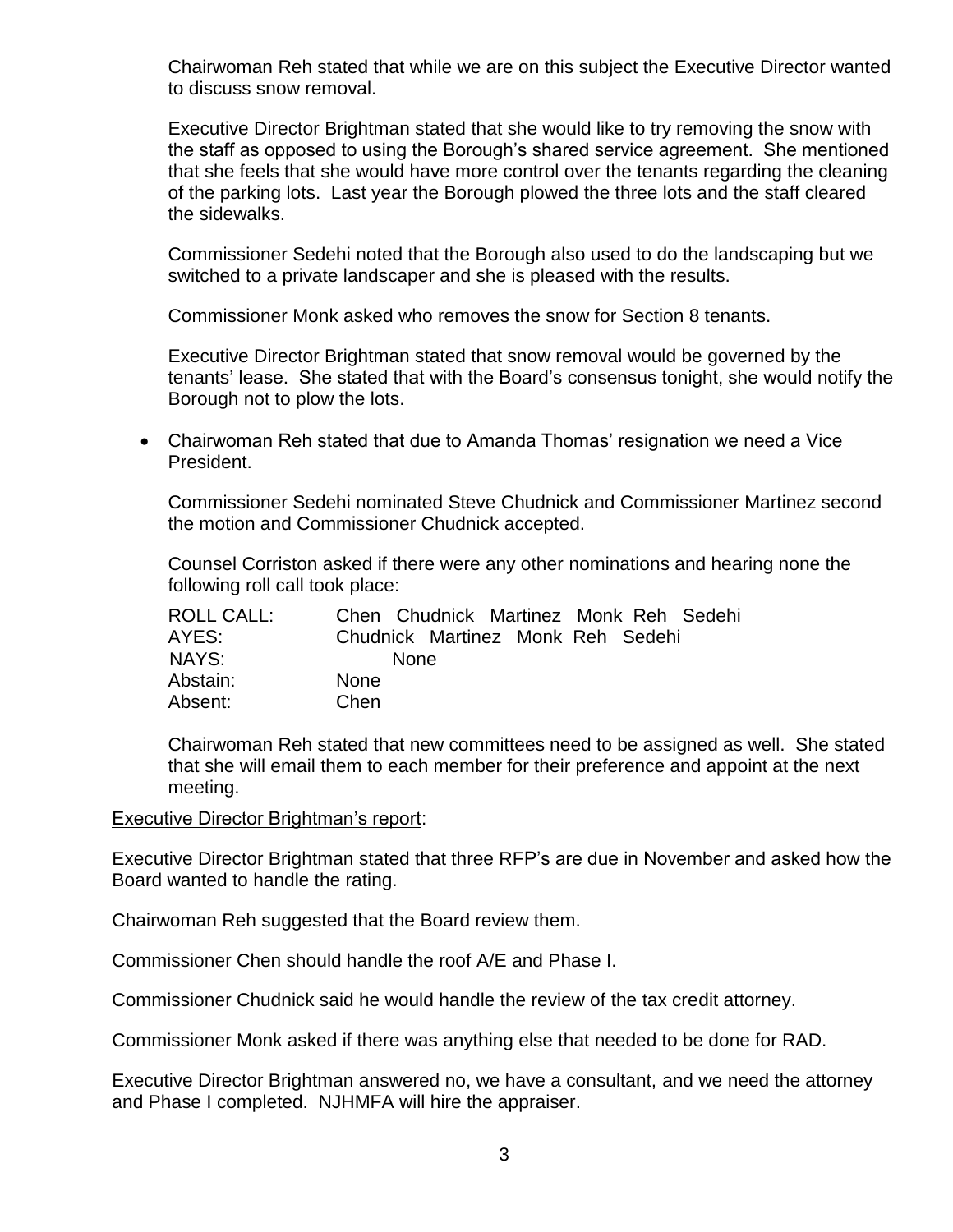Counsel Corriston gave an explanation as to why we needed a tax attorney to close the loan with HUD as it's very involved as we will have two entities – HPHA and the HPAHC. He further noted that this is a new program and the bugs needed to be worked out.

Executive Director Brightman stated that she is working with the Borough attorney on the PILOT.

Counsel Corriston stated that the council wants to meet with Bill Katchen, Donna Brightman and myself to explain the RAD program to them.

Commissioner Monk asked what shopping for tax credits means.

Executive Director Brightman stated that the consultant we hired is soliciting prices from several investors that may be interested in purchasing our project credits. She stated that the first meeting of the HPAHC will be held on Tuesday, November 10.

Commissioners Monk and Martinez expressed that they need to know more about the program.

Executive Director Brightman stated that she will advertise as a Board meeting to comply with the sunshine law and they could attend Tuesday's meeting as Bill Katchen will be explaining the process to the HPAHC Board.

Executive Director Brightman stated that she was concerned about the installation of FIOS wiring at Samuel Kronman and asked Scott Luthman to assist.

Chairwoman Reh stated that he was leaving to take another job.

Commissioner Monk suggested that we have our electrician oversee the installation.

Commissioner Monk requested that a RAD update be put on the agenda.

Attorney report - none

Accountant Report - none

## Staff Reports:

Commissioner Chudnick stated that he liked the fact that the residents themselves are replacing the Parker House program.

Budget to Actual report – Commissioner Monk noted that we were under budget in utility consumption. He noted that it's a good way to assess how we are doing.

Chairwoman Reh asked about the PILOT.

Executive Director Brightman stated that with RAD the PILOT will be with the HPAHC.

Committee Reports – none

Runi Sriwardena's report: no comment

Maintenance report: no comment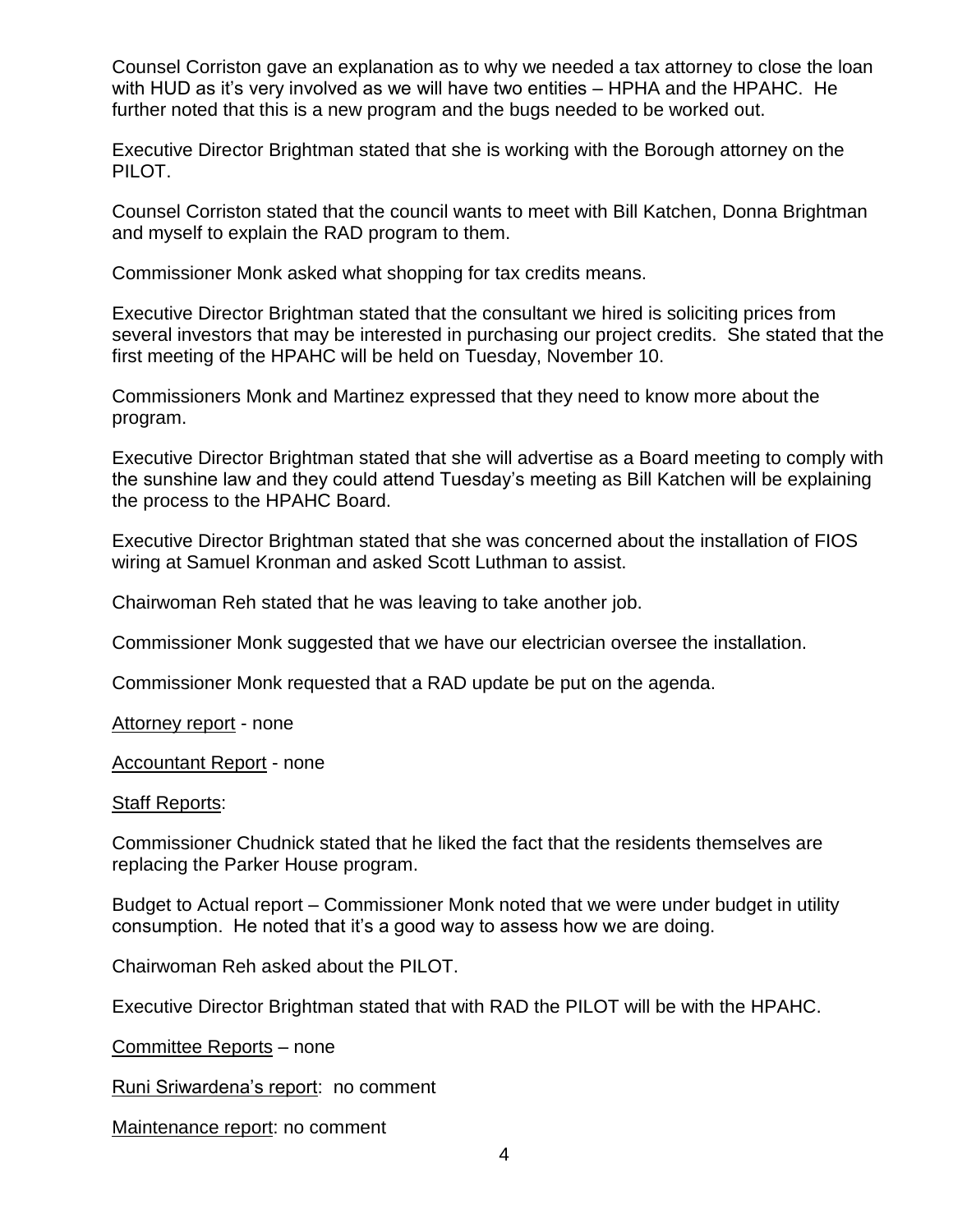# Section 8 Report: none

# RESOLUTIONS

a) Reso #2015- 45 – Authorizing Bill List for October 2015

Motion moved by Commissioner Sedehi and seconded by Commissioner Chudnick to adopt Resolution #2015-45.

# **Discussion**

Commissioner Monk asked how often fire inspections are done.

Chairwoman Reh noted that the \$6,600 was for the smoke alarm installation at Park Terrace.

| ROLL CALL: | Chen Chudnick Martinez Monk Reh Sedehi |
|------------|----------------------------------------|
| AYES:      | Chudnick Martinez Monk Reh Sedehi      |
| NAYS:      | <b>None</b>                            |
| Abstain:   | <b>None</b>                            |
| Absent:    | Chen                                   |

The Chair thereupon declared said motion approved.

## New Business - none

## Second Public Comment

Raymond Jones, 1B, wanted to know why there was no resident council.

Executive Director Brightman stated that there was one and it disbanded and currently there is a "party committee" that organizes resident events.

Mr. Jones stated that he feels there is an interest for a resident council. He said that Ms. Sriwardena misled him about the resident council.

Executive Director Brightman stated that we could ascertain resident interest in a council.

Commissioner Sedehi suggested he speak with Regis Methuen.

Chairwoman Reh stated that a commissioner will be assigned to tenant relations.

Mr. Jones continued to speak about a resident council and was ruled out of order.

M.P. stated that Diane Reh could only leave if she has a clone.

Executive Director Brightman stated that she is not leaving the Board; she is retiring from her job.

M.P. said there is no social security increase this next year.

Executive Director Brightman stated that this is correct.